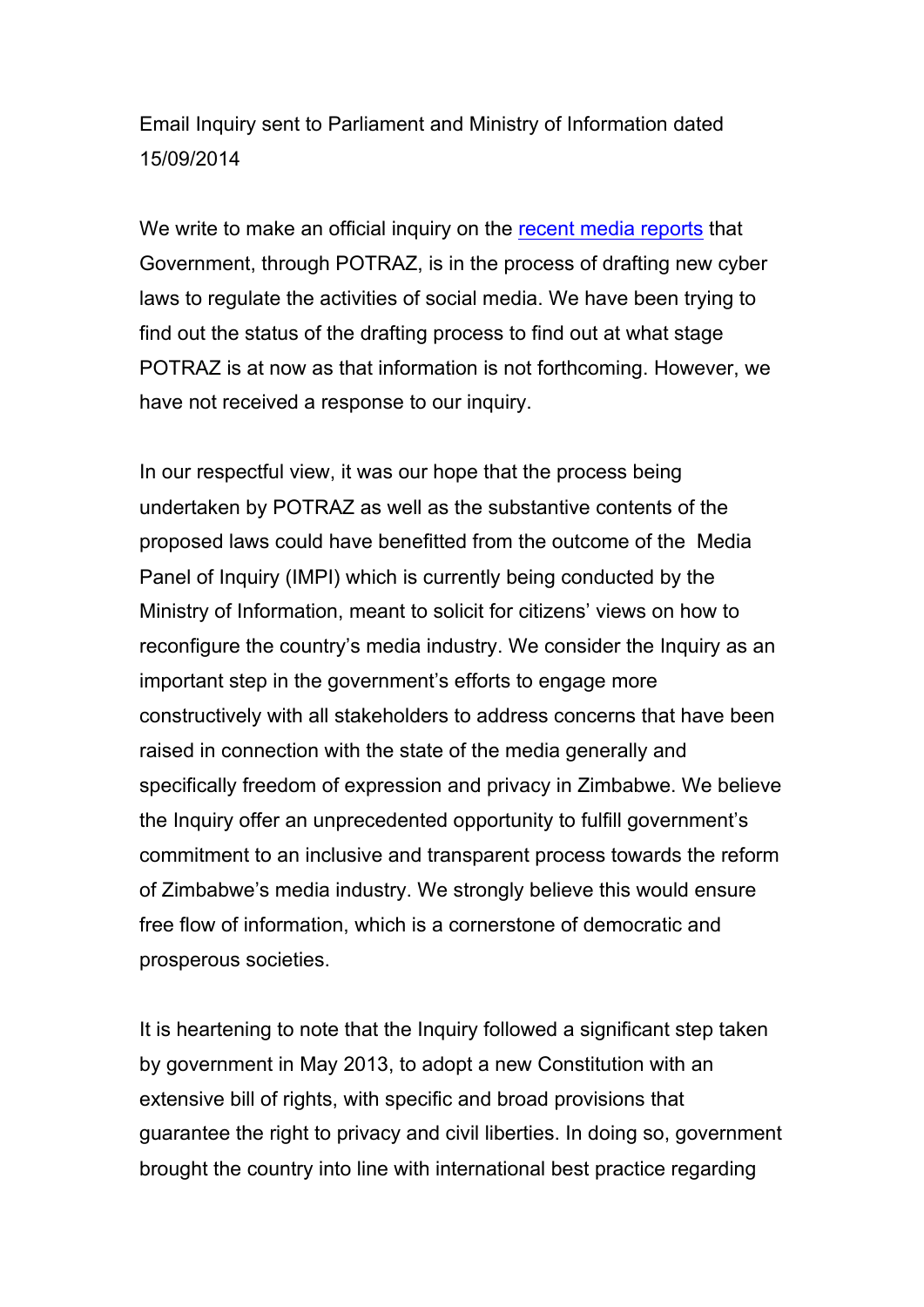constitutional rights, and indeed the constitutional guarantees represented a significant improvement on the rights set out by international covenants and declarations that had already been ratified by the country, such as the African Charter on Human and People's Rights (ACHPR), which does not contain a specific right to privacy.

However, the process being taken with regard to the proposed social media laws has been very opaque, and is running parallel to, rather than benefit from the noble IMPI. From the little information we have to hand, we are reliably informed that the Bill is still at its formative stages and it appears it's simply a reaction to swelling increase of the Internet and unpleasant comments expressed online.

We are concerned that the proposed laws may simply be reactionary to a passing social problem and may not be grounded on any principle and policy framework, for example, that seeks to balance public interest and state security. Experiences from elsewhere have demonstrated the inherent dangers of legislating away social problems, especially if the process does not benefit from an inclusive multistakholders consultation, which is exactly what your IMPI sought to achieve. A detailed assessment ought to be made to ascertain if the current laws are not adequate to address the issues, and if not what interventions to put in place that adheres with the principles of legality, necessity and proportionality.

We are concerned that the proposed law, rather than build on the ground covered by the IMPI and the new constitution, might take away from such progress and curtail free expression, online critical debates and information sharing which are critical for an active citizenry that is engaged in civic and political affairs that concern them. This might be the case since this follows POTRAZ's recent failed attempts to pass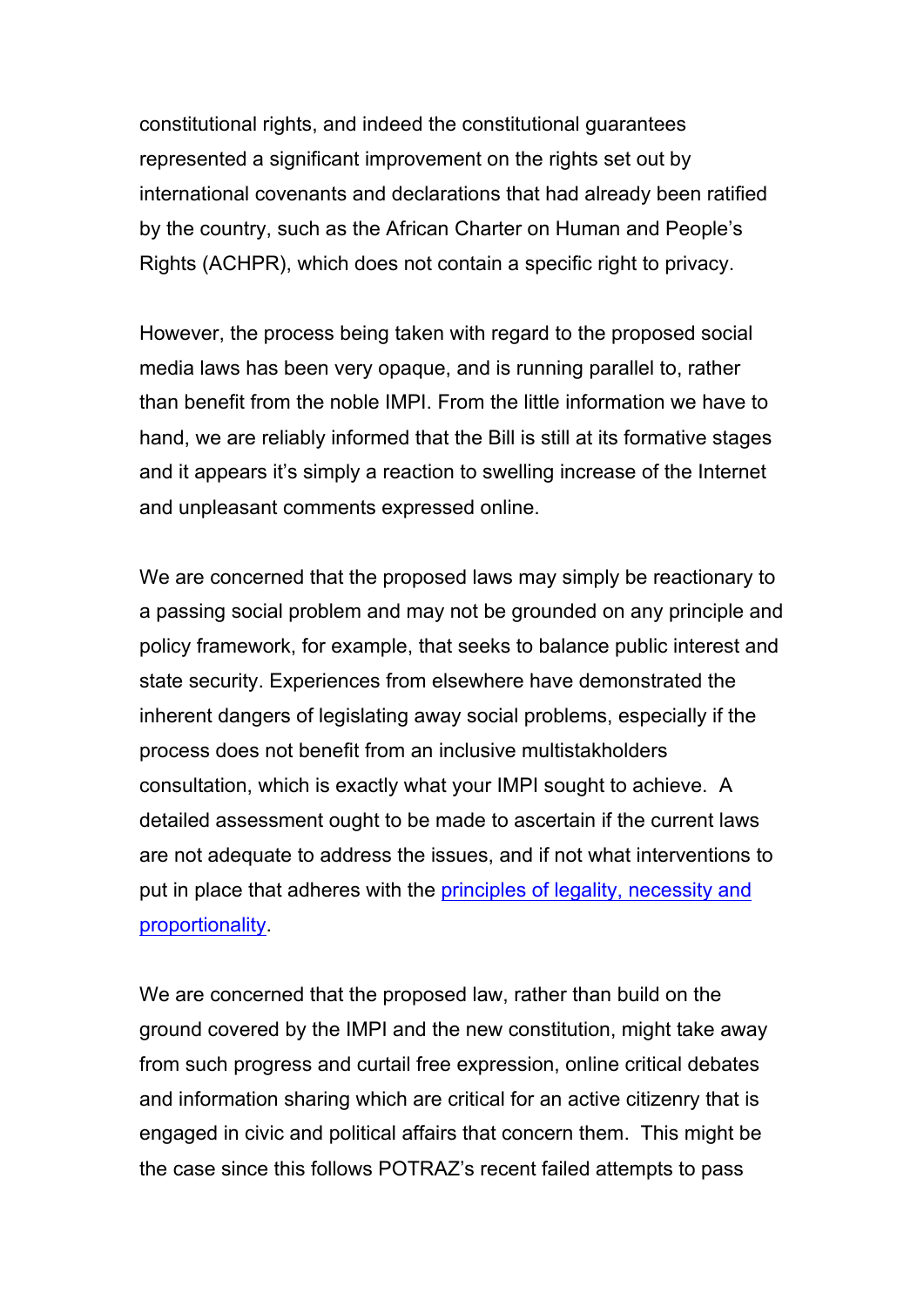invasive data retention and sim card registration regulations. As is the case now the now defunct laws did not benefit from wide public consultations and did not benefit from the input of independent experts.

We are therefore concerned by the lack of a transparent and inclusive consultation process that would sit with the current IMPI, to ensure that the resultant laws benefit from the views of multiple stakeholders, civil society in particular.

We respectfully call upon you to provide us with an update on the current and future processes relating to the proposed laws, provide us with copies of the proposed laws as well as an opportunity to review and contribute towards the review of the drafts. We would be pleased if the proposed laws and their broader framework could also benefit from our recent IMPI Submissions, the draft African Declaration on Internet Rights and Freedoms as well as some of the promising good practice as contained in the African Union Convention on Cybersecurity and Personal Data Protection. In particular, the recent Baba Jukwa case underscores the need for a cyber emergency response institutional framework that benefit from both civilian and judicial oversight. This is in line with both regional and international best practice.

We look forward to the opportunity to work with you and your staff on how best to integrate civil society voices and concerns into the drafting and all the other concurrent processes. We are readily available to help to offer our informed views on the contents of the proposed laws. Thank you very much for your time and for your attention to this important issue. In the meantime, we have enclosed a copy of our IMPI submissions, African Declaration on Internet Rights and Freedoms and the African Union Convention on Cybersecurity and Personal Data Protection.